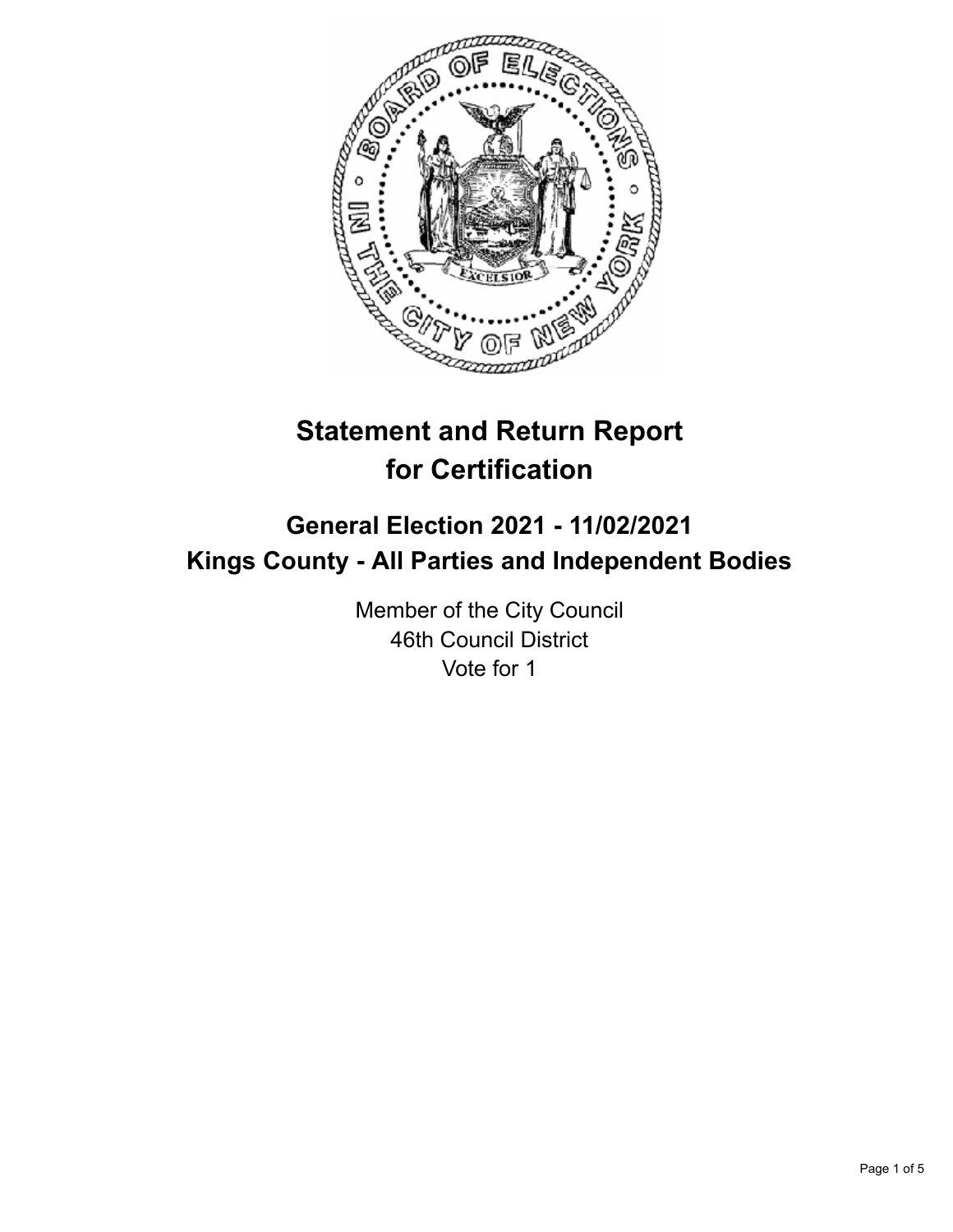

### **Assembly District 41**

| PUBLIC COUNTER                                           | 4,239 |
|----------------------------------------------------------|-------|
| <b>MANUALLY COUNTED EMERGENCY</b>                        | 0     |
| <b>ABSENTEE / MILITARY</b>                               | 259   |
| <b>AFFIDAVIT</b>                                         | 13    |
| <b>Total Ballots</b>                                     | 4,511 |
| Less - Inapplicable Federal/Special Presidential Ballots | 0     |
| <b>Total Applicable Ballots</b>                          | 4,511 |
| MERCEDES NARCISSE (DEMOCRATIC)                           | 2,068 |
| DONALD J. CRANSTON (REPUBLICAN)                          | 1,908 |
| DONALD J. CRANSTON (CONSERVATIVE)                        | 224   |
| DARLENE MEALY (WRITE-IN)                                 | 1     |
| INNA VARRIKO (WRITE-IN)                                  | 1     |
| INNA VERNIKOV (WRITE-IN)                                 | 1     |
| MARIYA MARKEL (WRITE-IN)                                 | 1     |
| MIRIAM KLEINER (WRITE-IN)                                | 1     |
| STEVEN SAPERSTEIN (WRITE-IN)                             |       |
| UNATTRIBUTABLE WRITE-IN (WRITE-IN)                       |       |
| <b>Total Votes</b>                                       | 4,207 |
| Unrecorded                                               | 304   |

### **Assembly District 58**

| <b>PUBLIC COUNTER</b>                                    | 2,915 |
|----------------------------------------------------------|-------|
| <b>MANUALLY COUNTED EMERGENCY</b>                        | 0     |
| ABSENTEE / MILITARY                                      | 126   |
| AFFIDAVIT                                                | 9     |
| <b>Total Ballots</b>                                     | 3,050 |
| Less - Inapplicable Federal/Special Presidential Ballots | 0     |
| <b>Total Applicable Ballots</b>                          | 3,050 |
| <b>MERCEDES NARCISSE (DEMOCRATIC)</b>                    | 2,712 |
| DONALD J. CRANSTON (REPUBLICAN)                          | 175   |
| DONALD J. CRANSTON (CONSERVATIVE)                        | 41    |
| UNATTRIBUTABLE WRITE-IN (WRITE-IN)                       |       |
| <b>Total Votes</b>                                       | 2,929 |
| Unrecorded                                               | 121   |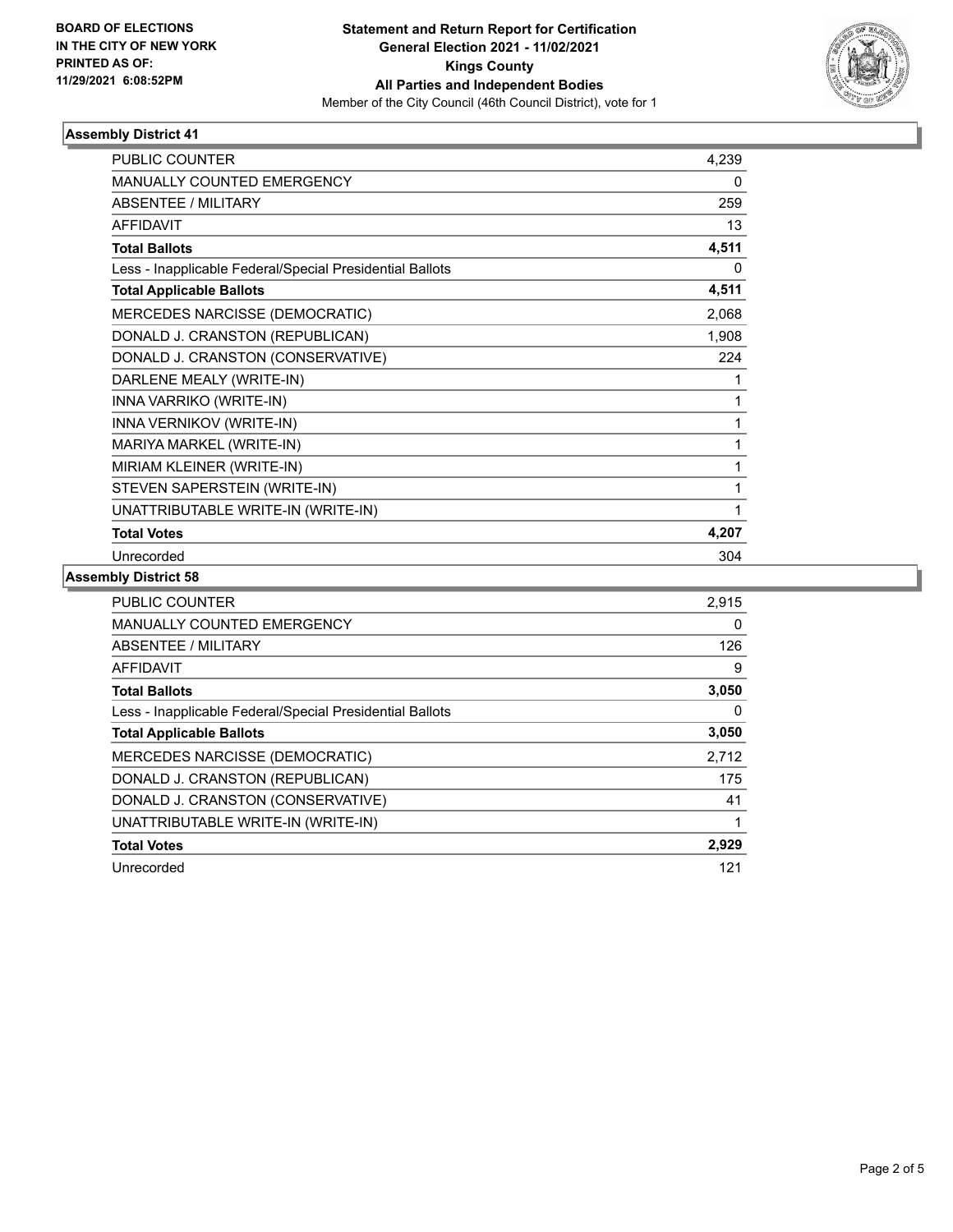

### **Assembly District 59**

| <b>PUBLIC COUNTER</b>                                    | 19,258 |
|----------------------------------------------------------|--------|
| MANUALLY COUNTED EMERGENCY                               | 0      |
| <b>ABSENTEE / MILITARY</b>                               | 836    |
| <b>AFFIDAVIT</b>                                         | 84     |
| <b>Total Ballots</b>                                     | 20,178 |
| Less - Inapplicable Federal/Special Presidential Ballots | 0      |
| <b>Total Applicable Ballots</b>                          | 20,178 |
| MERCEDES NARCISSE (DEMOCRATIC)                           | 11,871 |
| DONALD J. CRANSTON (REPUBLICAN)                          | 6,523  |
| DONALD J. CRANSTON (CONSERVATIVE)                        | 889    |
| BRAD J REID (WRITE-IN)                                   | 1      |
| CURTIS SLIWA (WRITE-IN)                                  | 1      |
| DEBRAH M SMITH (WRITE-IN)                                | 1      |
| GORDY BRAZELA (WRITE-IN)                                 | 1      |
| <b>GRADY BRAZELA (WRITE-IN)</b>                          | 1      |
| JANET RUSS (WRITE-IN)                                    | 1      |
| JOAN WILLIAMS (WRITE-IN)                                 | 1      |
| JOE LOTTA (WRITE-IN)                                     | 1      |
| JOSEPH BONSERIO (WRITE-IN)                               | 1      |
| JUAN CABREJA (WRITE-IN)                                  | 1      |
| JUDY D NEWTON (WRITE-IN)                                 | 1      |
| LEVIATAS HARRIS (WRITE-IN)                               | 1      |
| ROBERT FARULA (WRITE-IN)                                 | 1      |
| SHIRLEY PAUL (WRITE-IN)                                  | 1      |
| STEPHANIE L GRAY (WRITE-IN)                              | 1      |
| STEWART B. MILSTEIN (WRITE-IN)                           | 1      |
| UNATTRIBUTABLE WRITE-IN (WRITE-IN)                       | 3      |
| <b>Total Votes</b>                                       | 19,302 |
| Unrecorded                                               | 876    |
| nbly District 60                                         |        |

**Assembly District 60**

| PUBLIC COUNTER                                           | 170      |
|----------------------------------------------------------|----------|
| <b>MANUALLY COUNTED EMERGENCY</b>                        | 0        |
| ABSENTEE / MILITARY                                      | 5        |
| <b>AFFIDAVIT</b>                                         | $\Omega$ |
| <b>Total Ballots</b>                                     | 175      |
| Less - Inapplicable Federal/Special Presidential Ballots | 0        |
| <b>Total Applicable Ballots</b>                          | 175      |
| <b>MERCEDES NARCISSE (DEMOCRATIC)</b>                    | 162      |
| DONALD J. CRANSTON (REPUBLICAN)                          | 4        |
| DONALD J. CRANSTON (CONSERVATIVE)                        | 3        |
| SHIRLEY PAUL (WRITE-IN)                                  |          |
| <b>Total Votes</b>                                       | 170      |
| Unrecorded                                               | 5        |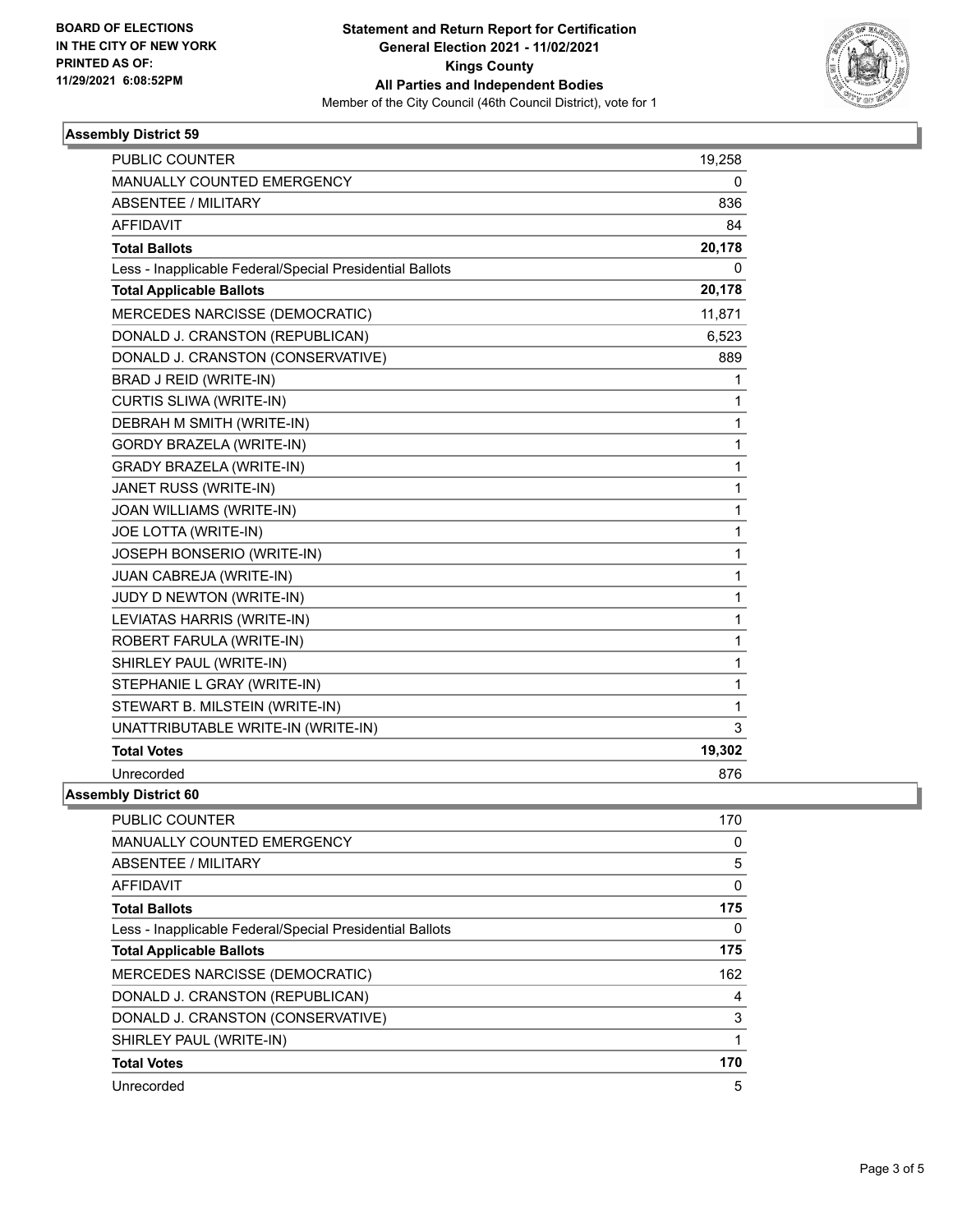

### **Total for Member of the City Council (46th Council District) - Kings County**

| PUBLIC COUNTER                                           | 26,582           |
|----------------------------------------------------------|------------------|
| <b>MANUALLY COUNTED EMERGENCY</b>                        | 0                |
| ABSENTEE / MILITARY                                      | 1,226            |
| <b>AFFIDAVIT</b>                                         | 106              |
| <b>Total Ballots</b>                                     | 27,914           |
| Less - Inapplicable Federal/Special Presidential Ballots | 0                |
| <b>Total Applicable Ballots</b>                          | 27,914           |
| MERCEDES NARCISSE (DEMOCRATIC)                           | 16,813           |
| DONALD J. CRANSTON (REPUBLICAN)                          | 8,610            |
| DONALD J. CRANSTON (CONSERVATIVE)                        | 1,157            |
| BRAD J REID (WRITE-IN)                                   | 1                |
| CURTIS SLIWA (WRITE-IN)                                  | 1                |
| DARLENE MEALY (WRITE-IN)                                 | 1                |
| DEBRAH M SMITH (WRITE-IN)                                | 1                |
| GORDY BRAZELA (WRITE-IN)                                 | $\mathbf{1}$     |
| GRADY BRAZELA (WRITE-IN)                                 | 1                |
| INNA VARRIKO (WRITE-IN)                                  | 1                |
| INNA VERNIKOV (WRITE-IN)                                 | 1                |
| JANET RUSS (WRITE-IN)                                    | 1                |
| JOAN WILLIAMS (WRITE-IN)                                 | 1                |
| JOE LOTTA (WRITE-IN)                                     | 1                |
| JOSEPH BONSERIO (WRITE-IN)                               | $\mathbf{1}$     |
| JUAN CABREJA (WRITE-IN)                                  | 1                |
| JUDY D NEWTON (WRITE-IN)                                 | 1                |
| LEVIATAS HARRIS (WRITE-IN)                               | 1                |
| MARIYA MARKEL (WRITE-IN)                                 | 1                |
| MIRIAM KLEINER (WRITE-IN)                                | 1                |
| ROBERT FARULA (WRITE-IN)                                 | 1                |
| SHIRLEY PAUL (WRITE-IN)                                  | $\boldsymbol{2}$ |
| STEPHANIE L GRAY (WRITE-IN)                              | 1                |
| STEVEN SAPERSTEIN (WRITE-IN)                             | 1                |
| STEWART B. MILSTEIN (WRITE-IN)                           | 1                |
| UNATTRIBUTABLE WRITE-IN (WRITE-IN)                       | 5                |
| <b>Total Votes</b>                                       | 26,608           |
| Unrecorded                                               | 1,306            |